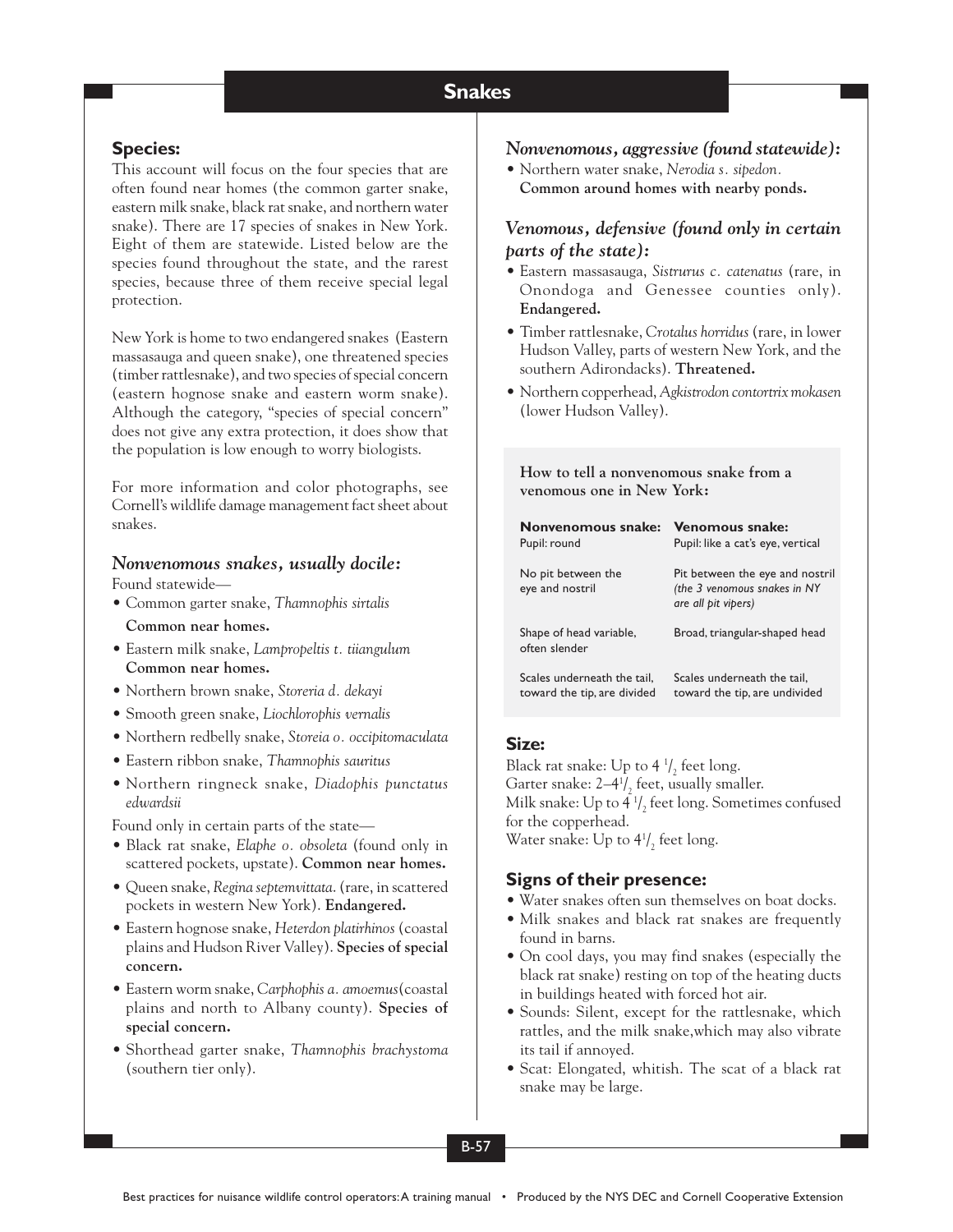## **Snakes**

- Large shed skin (over 2 foot long): Probably from a black rat snake.
- Evidence of their feeding: Hard to identify, because they swallow their prey whole.
- Garden and crop damage: None, because they are strictly carnivores.
- Building damage: None, because they use only existing holes and entryways, and don't create others.

### **Diet:**

Carnivores. Black rat snakes eat mostly small rodents and birds. Garter snakes eat mostly earthworms, but also slugs, amphibians, fish, crayfish, insects, small birds, other snakes, and carrion. Milk snakes eat rodents and other snakes. Water snakes eat mostly fish, also amphibians, insects, and crayfish. Other snakes add spiders, bird eggs, and rabbits to the menu.

## **Typical activity patterns:**

*Social style:* Solitary, but may hibernate with other snakes, even those of different species.

*Daily activity:* Mostly diurnal. Milk snakes are usually nocturnal.

*Hibernator?* Yes. Snakes will often hibernate (usually from October/November to March/April) in a large group that may include snakes of different species. *Migrates?* No, but they do move to hibernating site.

## **Where found:**

*Distribution in NY and the Northeast:* The common garter snake, milk snake, and water snake are common throughout New York. The black rat snake is only found in certain spots in upstate New York. There is another species of garter snake (the shorthead garter snake) that is common, but only in the southern tier. *Habitat:*

**Black rat snake**—woods, fields, rocky hillsides, river bottoms. Often found in barns or other areas that are home to rodents.

**Garter snake**—wide variety of moist areas, from woodlands to marshes to fields.

**Milk snake**—usually seeks brushy or woody cover in many of same habitats favored by black rat snake. Also often found in barns or other areas that are home to rodents and other snakes.

**Water snake**—rivers, brooks, wet meadows, ponds, and swamps, preferably still or slow-moving water, in areas with overhanging branches and rocks (for cover and basking). Common near dams and bridges. Often suns on boat docks.

Black rat, garter, and milk snakes will follow their prey into barns and houses, usually in basements but sometimes attics. That's especially true for the black rat snake, because it's an excellent climber. Most snakes prefer sunny areas where rock or wood piles and other debris provide cool, shaded hiding places. They move from sunny to shady areas to regulate their body temperatures.

*Territory and home range:* Not generally territorial, but snakes are faithful to den sites ("hibernacula") in their home range. They'll reuse these sites from year to year, and are sometimes found in large numbers. This makes them vulnerable to habitat destruction and persecution.

### **Breeding habits:**

*Pair bonding style:* Polygamous.

*Mating dates:* Black rat: May–June. Garter: first few warm days after emerging from hibernation, usually mid-March–May, then mates again in the fall before entering hibernation. Milk snake: June. Water snake mates in April–May and again in the early fall.

*Egg-layers:* Black rat and milk snakes lay eggs in loose soil, decaying wood, or sawdust or manure piles. Black rat snakes lay their eggs from May through early July. Milk snakes lay theirs in mid-June–July.

*Live young:* Garter and northern water snakes. *Birthing/eggs hatch dates:* Garter snakes give birth July– early September. Northern water snakes give birth in August–early October. The eggs of the black rat snake hatch between July and September, those of the milk snake from late August–October.

*Clutch size:* Black rat snake: average 14 (6–24). Garter: av. 14–40 (3–85). Milk snake: av. 13 (6–24). Northern water snake: av. 20–40 (10–76).

*Weaning dates:* Young are able to fend for themselves at birth or upon hatching.

# **Common nuisance situations:**

*Time of year:* Spring through fall.

Snakes don't damage buildings or eat crops. They only enter buildings through existing holes, cracks or "doors" (such as an open window). Some people are afraid of snakes. Others welcome them, because some snakes eat mice and rats and help to control those pest populations. Remember, however, that if a snake can get into a home, so can other creatures.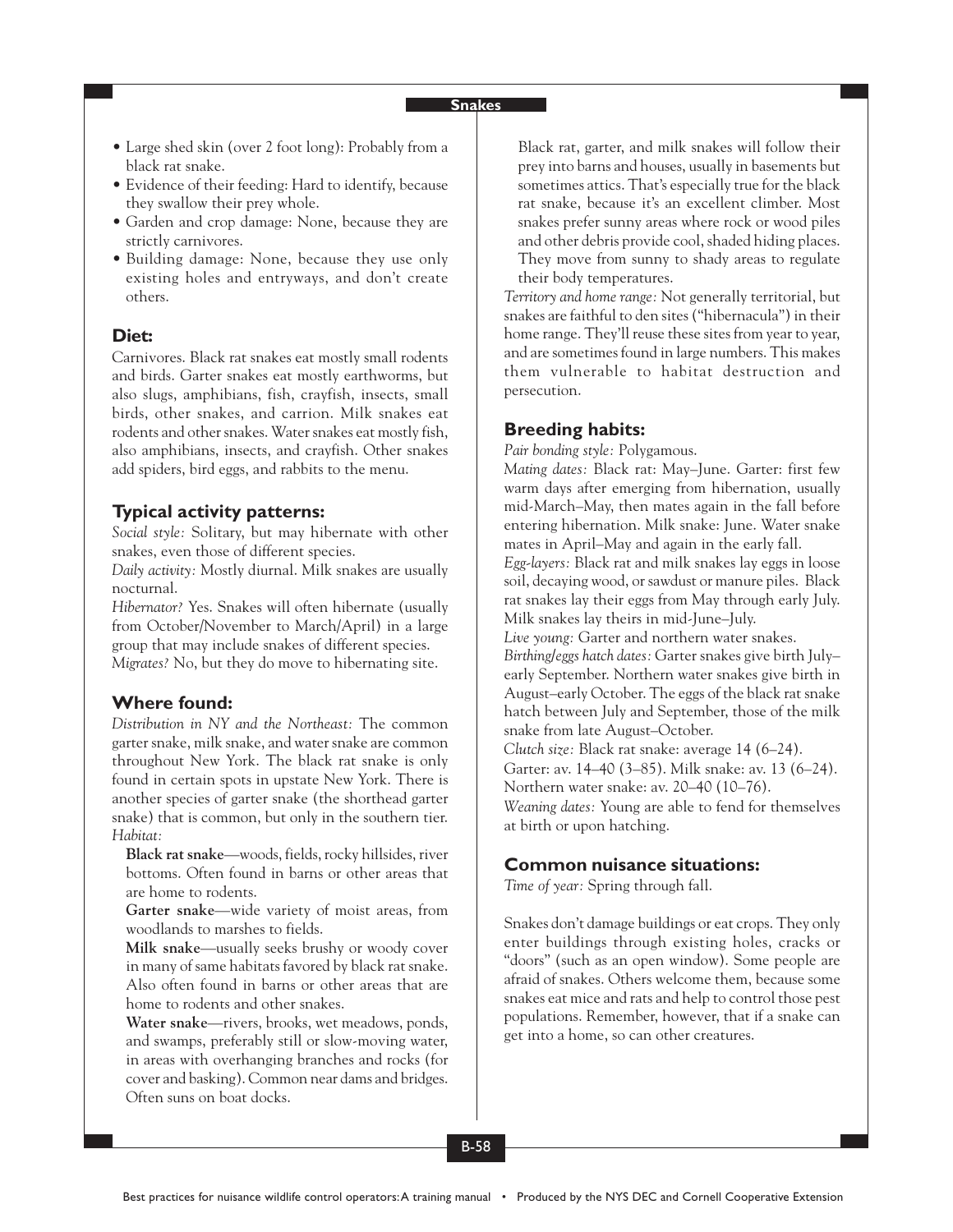### **Snakes**

*What are they doing?*

- These snakes sometimes hibernate in buildings, especially the basements of old houses with stone foundations. They usually enter houses through torn screens, open basement windows, cracks in the foundation, or through gaps next to pipe and cable entrances.
- They follow prey (mice, insects) into cellars, crawl spaces, attics, barns, sheds, garages. They may also be found in wood piles and debris, in heavily mulched gardens, and under shrubs, tarps or planks. They seek cool, damp, dark places.
- Their presence may frighten or annoy people. Several species, including the garter snake, may emit a foul and musky smell when handled.
- Disease risks: salmonellosis (food poisoning).
- Injury risks: nonvenomous snakes have tiny teeth. They leave a faint, U-shaped bite mark.Their bites rarely hurt much or cause problems, with the exception of the northern water snake, which is known for its nasty bite.Few people encounter New York's venomous snakes, and fewer still are bitten and even then, the bites are rarely fatal. A bite from one of New York's venomous snakes (copperhead, massasauga, timber rattlesnake) will swell, hurt, and turn black and blue. Children and the elderly are at greatest risk for a severe reaction. If bitten, remain calm and get medical help. Do *not* use a commercial snake bite kit; they tend to do more harm than good.

*De-bunking myths about snakes:*

- If bitten by a venomous snake, do NOT try to suck out the poison. Do not slice the wound. Get medical help.
- Snakes don't dig. They can't make holes.
- The milk snake and northern water snake (both) non-venomous) are often confused for the copperhead or the water moccasin (both venomous).

## **Legal status in New York:**

The black rat snake, garter snake, milk snake, and northern water snake are unprotected. As are New York's other snakes, except:

Massasauga: **Endangered.** Queen snake: **Endangered.** Timber rattlesnake: **Threatened.**

## **Best practices**

*Remove their food sources:*

- Grains, pet food, and bird seed will attract mice, insects, and other species, which then attract snakes. Keep these foods in mouse- or insect-proof containers. Exclude insects and mice from your buildings.
- Reduce the amount of mulch in your garden, around trees and shrubs (again, this will discourage mice and other potential snake food).

#### *Reduce their shelter:*

- Mow closely around the building.
- Remove wood piles, junk, and piles of rocks.
- Don't plant right next to the foundation, because that provides cover for snakes and many pests.

### *Prevent them from entering building:*

- Seal all openings that are larger than  $\frac{1}{4}$  with mortar, expanding foam, cooper mesh (Stuf-Fit®), 1 / 4 " hardware cloth, or sheet metal.
- Fences may keep them out. Use  $\frac{1}{4}$ " hardware cloth. The fence should be 3 ft. high, buried 1 ft. deep, with the bottom edge bent outward into a "L" shaped shelf that sticks out at a 90° angle to prevent the snakes from slipping under the fence. Fences are more likely to work well around a small area. Otherwise, high maintenance needs may make this impractical, because some snakes would be able to travel through chipmunk tunnels that pass under a fence.
- Although snakes cannot create holes, they will use holes that were made by rodents and other animals. To prevent the problem from happening again, you may need to identify the maker of the holes and exclude them, too.

## **Trapping strategies:**

*Direct capture methods and live traps for non-venomous snakes:*

- Pick them up, wearing heavy leather gloves for protection. Support the snake's entire body to keep it calm. Hold snakes behind the head, to keep them from biting you.
- With care, snakes can also be captured with a "snake stick," which is a catchpole modified for snakes. A forked stick can also be used (carefully!) to pin down a snake.
- They can be scooped into a garbage can using a scoop or shovel.